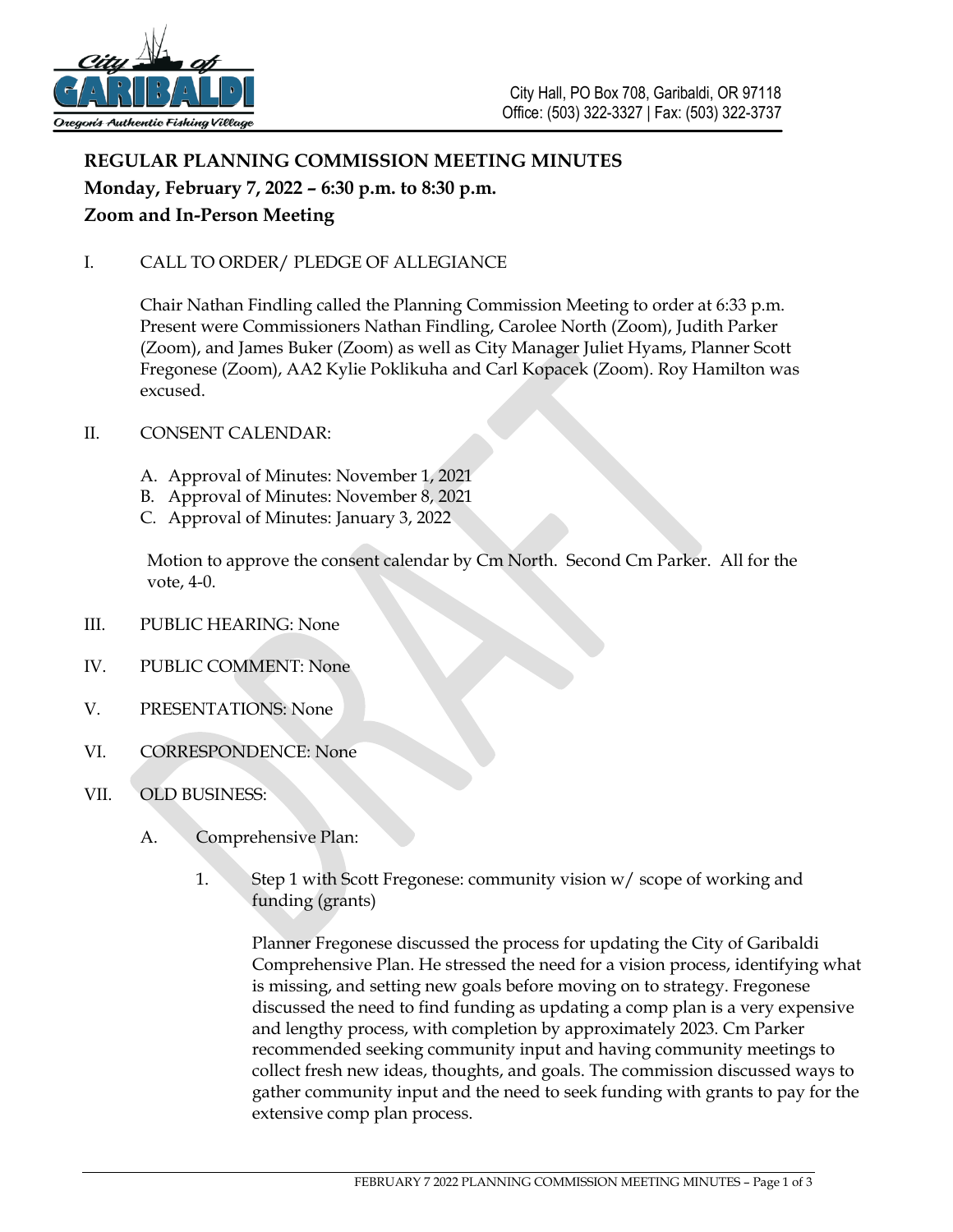

Chair Findling motioned to hold a work session February 23, 2022 to discuss grant opportunities to assist with the cost of updating the Comprehensive Plan. Second Cm Parker. All for the vote, 3-0. Cm Buker abstained. **Motion passed.**

2. Oceanside's petition to be a city: takeaways from Interim Vice Chair Parker

Cm Parker provided an overview of Oceanside's incorporation hearing, which was denied at the time. She thought it was a very strict community plan and had a lot of community involvement and support. Planner Fregonese added that Oceanside is an unincorporated area so it falls under the Tillamook County Comp Plan. Cm Parker noted Oceanside's plan had a lot of interesting information and design standards that could be looked at for Garibaldi's comp plan update. Fregonese recommended looking at the City of Portland for their codes specific to dark skies.

- B. Sidewalk & Trails:
	- 1. Salmonberry Trail meeting, January 28th; notes by City Manager Juliet Hyams

City Manager Hyams provided an overview on the meeting, noting that the Salmonberry Trail has no money for the Garibaldi stretch, they don't have trail standards yet, and the state will not fund it, nor will Parks & Rec. Chair Findling noted there was some local support and momentum so people are looking at ways to fund it but it will be a long while.

2. Salmonberry Trail meeting, January 28th: reactions by IVC Parker

Cm Parker provided her view of the meeting and the Salmonberry Trial plan, noting that there had been a lot of plans and a lot of meetings in the past 10 years but the plan is not realistic, will cost millions of dollars and will take 20+ years for development. Chair Findling recommended just focusing on the Garibaldi segment.

3. ODOT PAC Meeting #1: recap from Chair Findley

Chair Findling provided a report of his meeting with ODOT. He noted that it's not far behind but ODOT is understaffed. He noted that ODOT wants to put a real sidewalk between 2nd and 1st Street and add a painted bike lane. Commission discussed the expense of underground utilities, having to remove some street parking spots, and the possible need to put in more grant matching funds. City Manager Hyams will try to contact the former Tillamook City Manager to see how he funded an ODOT project under Urban Renewal somehow. Planner Fregonese suggested contacting the Gearheart City Administration as they just completed their ODOT project.

C. Commissioners: One goal each for 2022